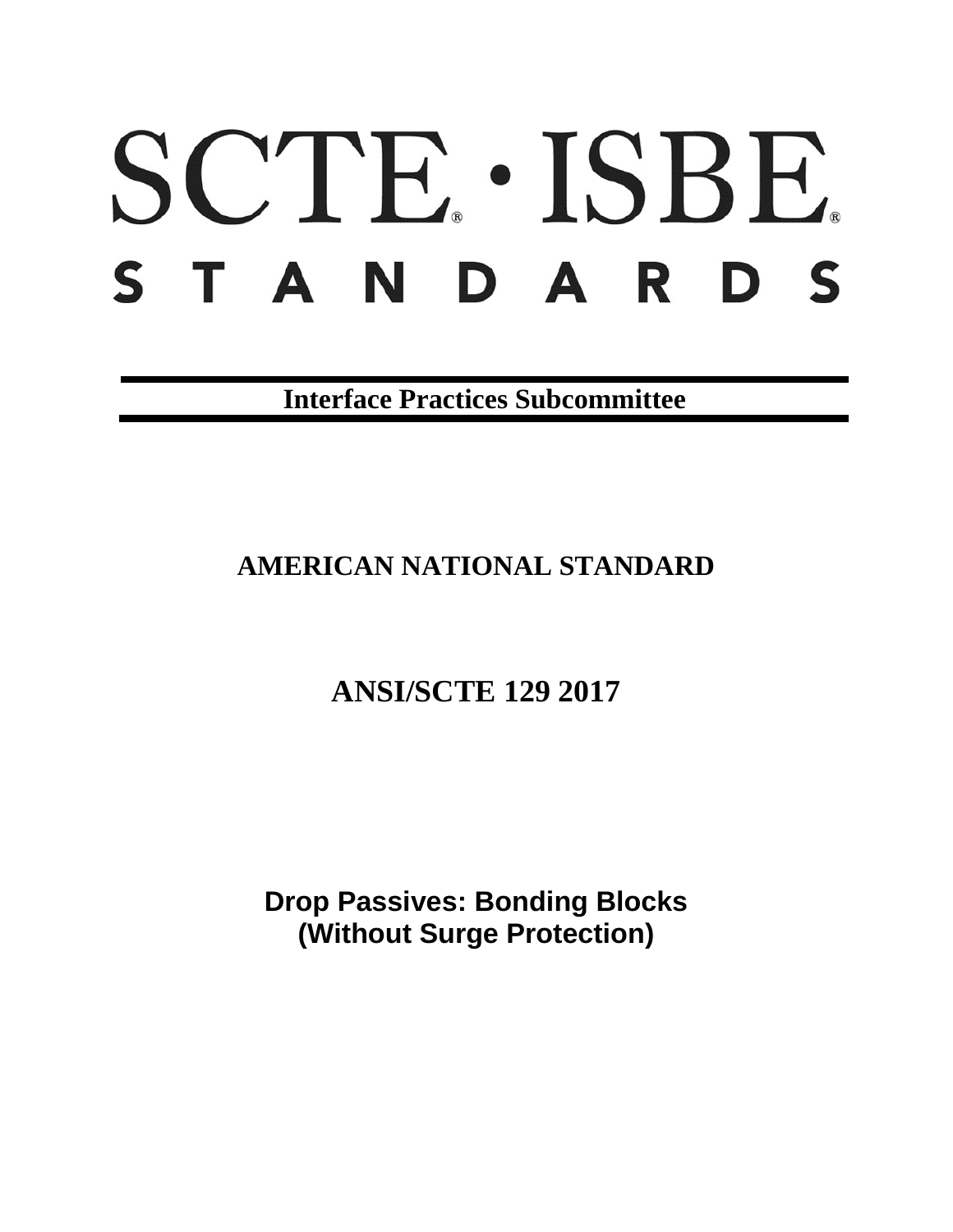# **NOTICE**

<span id="page-1-0"></span>The Society of Cable Telecommunications Engineers (SCTE) Standards and Operational Practices (hereafter called "documents") are intended to serve the public interest by providing specifications, test methods and procedures that promote uniformity of product, interchangeability, best practices and ultimately the long term reliability of broadband communications facilities. These documents shall not in any way preclude any member or non-member of SCTE from manufacturing or selling products not conforming to such documents, nor shall the existence of such standards preclude their voluntary use by those other than SCTE members.

SCTE assumes no obligations or liability whatsoever to any party who may adopt the documents. Such adopting party assumes all risks associated with adoption of these documents, and accepts full responsibility for any damage and/or claims arising from the adoption of such documents.

Attention is called to the possibility that implementation of this document may require the use of subject matter covered by patent rights. By publication of this document, no position is taken with respect to the existence or validity of any patent rights in connection therewith. If a patent holder has filed a statement of willingness to grant a license under these rights on reasonable and nondiscriminatory terms and conditions to applicants desiring to obtain such a license, then details may be obtained from the standards developer. SCTE shall not be responsible for identifying patents for which a license may be required or for conducting inquiries into the legal validity or scope of those patents that are brought to its attention.

Patent holders who believe that they hold patents which are essential to the implementation of this document have been requested to provide information about those patents and any related licensing terms and conditions. Any such declarations made before or after publication of this document are available on the SCTE web site at [http://www.scte.org.](http://www.scte.org/)

All Rights Reserved

© Society of Cable Telecommunications Engineers, Inc. 2017 140 Philips Road Exton, PA 19341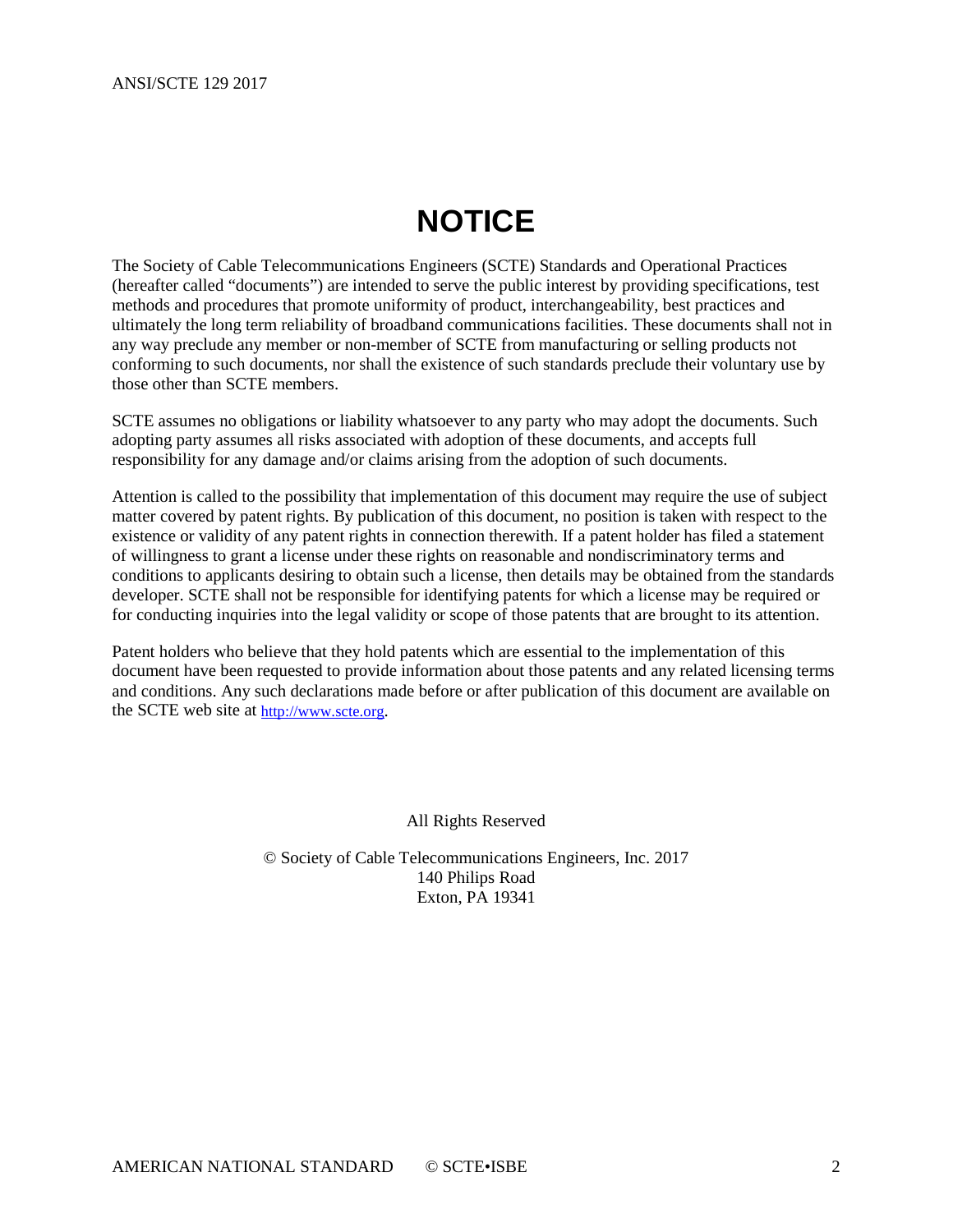<span id="page-2-0"></span>

| Title |                              | <b>Page Number</b>                                                                                                                                                                                                                                                     |  |
|-------|------------------------------|------------------------------------------------------------------------------------------------------------------------------------------------------------------------------------------------------------------------------------------------------------------------|--|
|       |                              |                                                                                                                                                                                                                                                                        |  |
|       |                              |                                                                                                                                                                                                                                                                        |  |
|       |                              |                                                                                                                                                                                                                                                                        |  |
|       |                              |                                                                                                                                                                                                                                                                        |  |
|       |                              |                                                                                                                                                                                                                                                                        |  |
|       |                              |                                                                                                                                                                                                                                                                        |  |
|       |                              |                                                                                                                                                                                                                                                                        |  |
| 2.3.  |                              |                                                                                                                                                                                                                                                                        |  |
|       |                              |                                                                                                                                                                                                                                                                        |  |
|       |                              |                                                                                                                                                                                                                                                                        |  |
| 41    |                              |                                                                                                                                                                                                                                                                        |  |
| 4.2.  |                              |                                                                                                                                                                                                                                                                        |  |
| 4.3.  |                              |                                                                                                                                                                                                                                                                        |  |
| 4.4.  |                              |                                                                                                                                                                                                                                                                        |  |
|       |                              |                                                                                                                                                                                                                                                                        |  |
| 4.6.  |                              |                                                                                                                                                                                                                                                                        |  |
|       |                              |                                                                                                                                                                                                                                                                        |  |
| 5.1.  |                              |                                                                                                                                                                                                                                                                        |  |
| 5.2.  |                              |                                                                                                                                                                                                                                                                        |  |
|       |                              |                                                                                                                                                                                                                                                                        |  |
|       |                              |                                                                                                                                                                                                                                                                        |  |
| 5.5.  |                              | 9                                                                                                                                                                                                                                                                      |  |
| 5.6.  |                              |                                                                                                                                                                                                                                                                        |  |
|       |                              |                                                                                                                                                                                                                                                                        |  |
| 6.1.  |                              | 9                                                                                                                                                                                                                                                                      |  |
|       |                              |                                                                                                                                                                                                                                                                        |  |
|       | 4.5.<br>5.3.<br>5.4.<br>6.2. | NOTICE <b>All and the Contract of Contract Contract Contract Contract Contract Contract Contract Contract Contract Contract Contract Contract Contract Contract Contract Contract Contract Contract Contract Contract Contract C</b><br>1.1<br>2.1<br>22<br>Electrical |  |

# **Table of Contents**

# **List of Figures**

| <b>Title</b>                                                   | <b>Page Number</b> |
|----------------------------------------------------------------|--------------------|
| Figure 1 - Orthogonal Mounting of Device on Centerline Pattern | 6                  |
| Figure 2 - Bonding Wire Seizure Arrangement                    | 6                  |
| Figure 3 - Galvanic Compatibility as per MIL-STD-889           |                    |

# **List of Tables**

| <b>Title</b>                                                  | <b>Page Number</b> |
|---------------------------------------------------------------|--------------------|
| Table 1 - AWG Size, Hole Size, Terminal Screw Size and Torque |                    |
| Table 2 - Allowable Military/Aviation/Marine Limits           | 8                  |
| Table 3 - Wire Size vs. Hole Size                             | 8                  |
|                                                               |                    |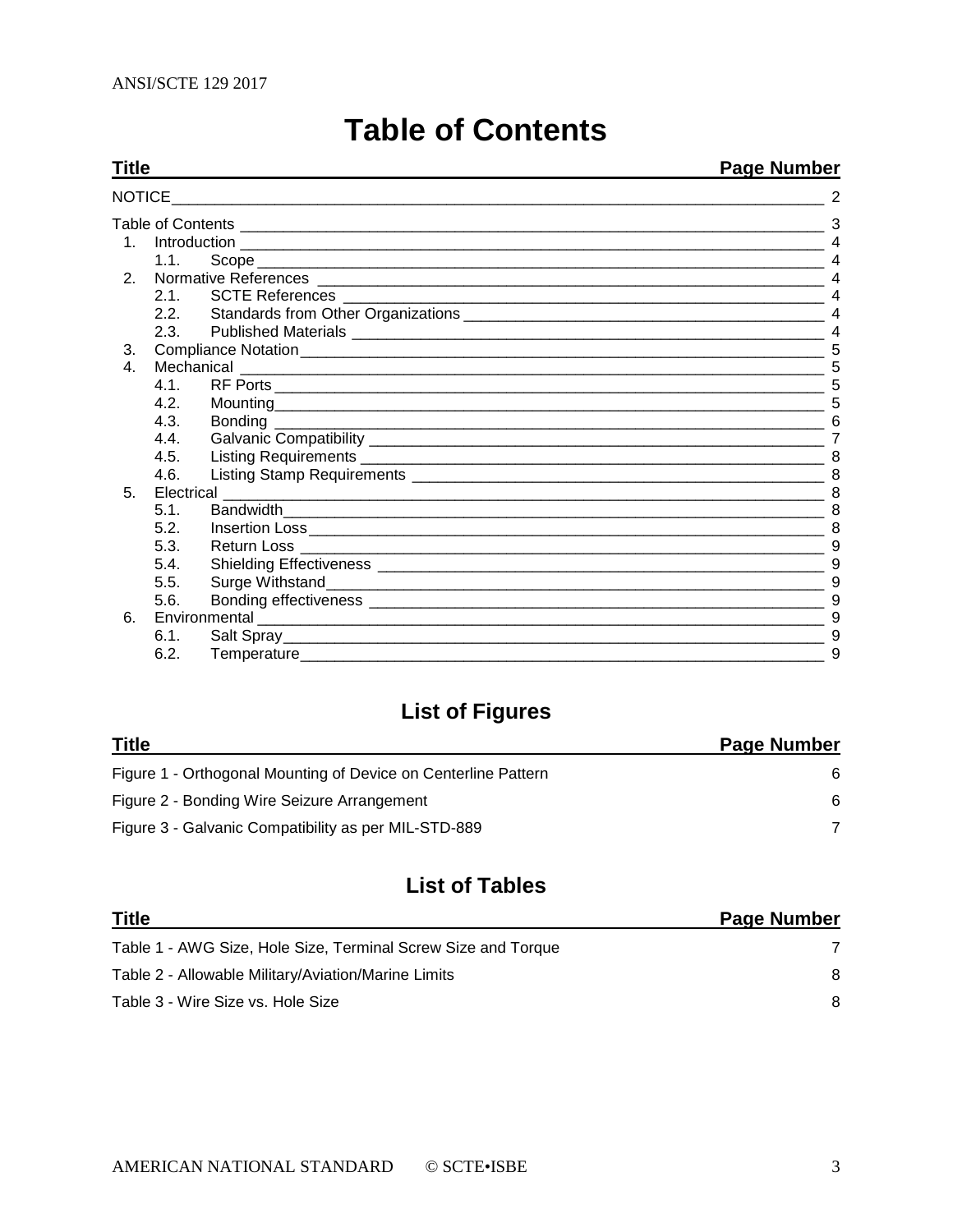#### <span id="page-3-1"></span><span id="page-3-0"></span>**1. Introduction**

#### **1.1. Scope**

The purpose of this document is to recommend mechanical and electrical standards for broadband radio frequency (RF) devices whose primary purpose is to provide a transition point between the network operator's service cable (the "drop") and the distribution wiring within premises. An important function of the device is to provide a connection point for a bonding conductor in accordance with requirements of the National Electrical Code or local building requirements. The scope of this specification is limited to 75 ohm devices whose ports are provided with female type F ports.

<span id="page-3-2"></span>The specification is not intended to restrict any manufacturer's innovation and improvement.

## **2. Normative References**

The following documents contain provisions, which, through reference in this text, constitute provisions of this document. At the time of Subcommittee approval, the editions indicated were valid. All documents are subject to revision; and while parties to any agreement based on this document are encouraged to investigate the possibility of applying the most recent editions of the documents listed below, they are reminded that newer editions of those documents might not be compatible with the referenced version.

#### <span id="page-3-3"></span>**2.1. SCTE References**

- ANSI/SCTE 01 2015, "F" Port (Female Outdoor) Physical Dimensions
- ANSI/SCTE 02 2015, "F" Port (Female Indoor) Physical Dimensions
- ANSI/SCTE 29 2012, Torque Requirements for Bond Wire Penetration of Bonding Set Screw
- ANSI/SCTE 48-1 2015, Test Method for Shielding Effectiveness of Actives and Passives Using GTEM Cell
- ANSI/SCTE 74 2011, Specification for Braided 75 Ohm Flexible RF Coaxial Drop Cable
- ANSI/SCTE 81 2012, Test Method for Surge Withstand
- ANSI/SCTE 123 2011, Specification for "F" Connector, Male, Feed-Through
- ANSI/SCTE 143 2013, Test Method for Salt Spray
- ANSI/SCTE 144 2012, Test Procedure for Measuring Transmission and Reflection
- ANSI/SCTE 149 2013, Test Method for Withstand Tightening Torque "F" Female
- ANSI/SCTE 153 2008, Drop Passives: Splitters, Couplers and Power Inserters
- SCTE 158 2016, Recommended Environmental Condition Ranges for Broadband Communications Equipment
- ANSI/SCTE 191 2013, Test Method for Axial Pull Force, Female "F" Port

#### <span id="page-3-4"></span>**2.2. Standards from Other Organizations**

- 12.14. Military Standard MIL-STD-889 (Dissimilar Metals)
- NFPA 70 National Electric Code 2017
- C62.41-1991: IEEE Recommended Practice for Surge Voltages in Low-Voltage AC Power **Circuits**

#### <span id="page-3-5"></span>**2.3. Published Materials**

• No normative references are applicable.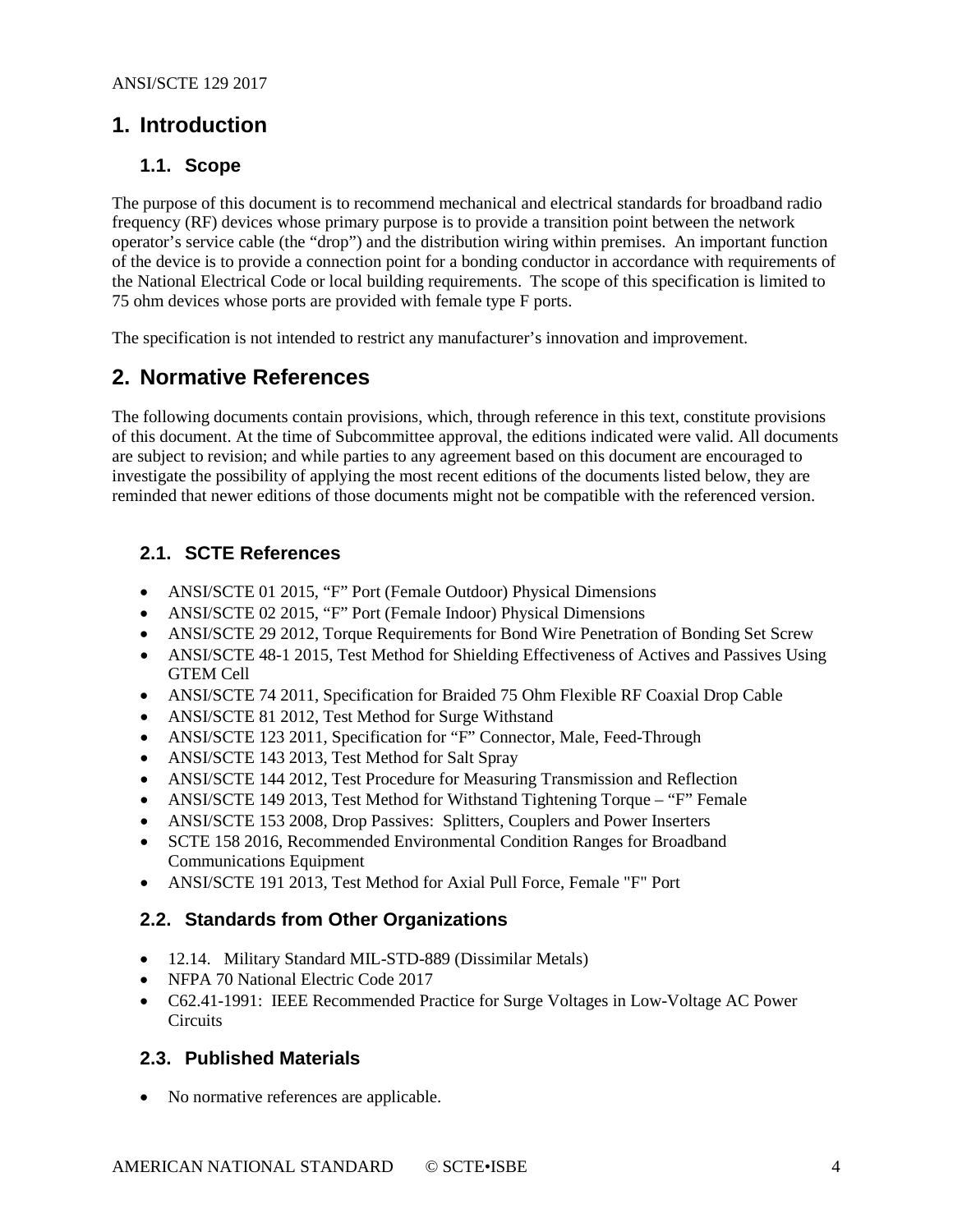### <span id="page-4-0"></span>**3. Compliance Notation**

| shall      | This word or the adjective "required" means that the item is an        |
|------------|------------------------------------------------------------------------|
|            | absolute requirement of this document.                                 |
| shall not  | This phrase means that the item is an absolute prohibition of this     |
|            | document.                                                              |
| forbidden  | This word means the value specified shall never be used.               |
|            | This word or the adjective "recommended" means that there may exist    |
| should     | valid reasons in particular circumstances to ignore this item, but the |
|            | full implications should be understood and the case carefully weighted |
|            | before choosing a different course.                                    |
|            | This phrase means that there may exist valid reasons in particular     |
| should not | circumstances when the listed behavior is acceptable or even useful,   |
|            | but the full implications should be understood and the case carefully  |
|            | weighed before implementing any behavior described with this label.    |
|            | This word or the adjective "optional" means that this item is truly    |
|            | optional. One vendor may choose to include the item because a          |
| may        | particular marketplace requires it or because it enhances the product, |
|            | for example; another vendor may omit the same item.                    |
|            | Use is permissible for legacy purposes only. Deprecated features may   |
| deprecated | be removed from future versions of this document. Implementations      |
|            | should avoid use of deprecated features.                               |

## <span id="page-4-2"></span><span id="page-4-1"></span>**4. Mechanical**

#### **4.1. RF Ports**

All RF ports shall be type "F" female and shall conform to the requirements of ANSI/SCTE 01 for outdoor use.

Where more than one "F" female connector exits from a common surface of the device, refer to ANSI/SCTE 153 for minimum spacing.

Axial Force. Per ANSI/SCTE 191, any F81 movement with 60 pounds of force (27.2kg) applied to either end constitutes failure. Any bracket bending or breakage with ≤160 pounds of force (≤72.6kg) applied to either end will constitute a failure.

RF Port Mount rotational torque. Test per ANSI/SCTE 149 (Test Method for Withstand Tightening Torque – "F" Female) for applying clockwise (CW) and counter-clockwise (CCW) rotational torque. Each "F" Port to Bracket Mount shall withstand 100 inch pounds torque (115cm-kgs), both CW and CCW directions.

#### <span id="page-4-3"></span>**4.2. Mounting**

Mounting holes or slots may be located at the manufacturers preferred location if they meet the requirements of mounting specifications in SCTE 153 (Drop Passives: Splitters, Couplers and Power Inserters). Refer to [Figure 1.](#page-5-1)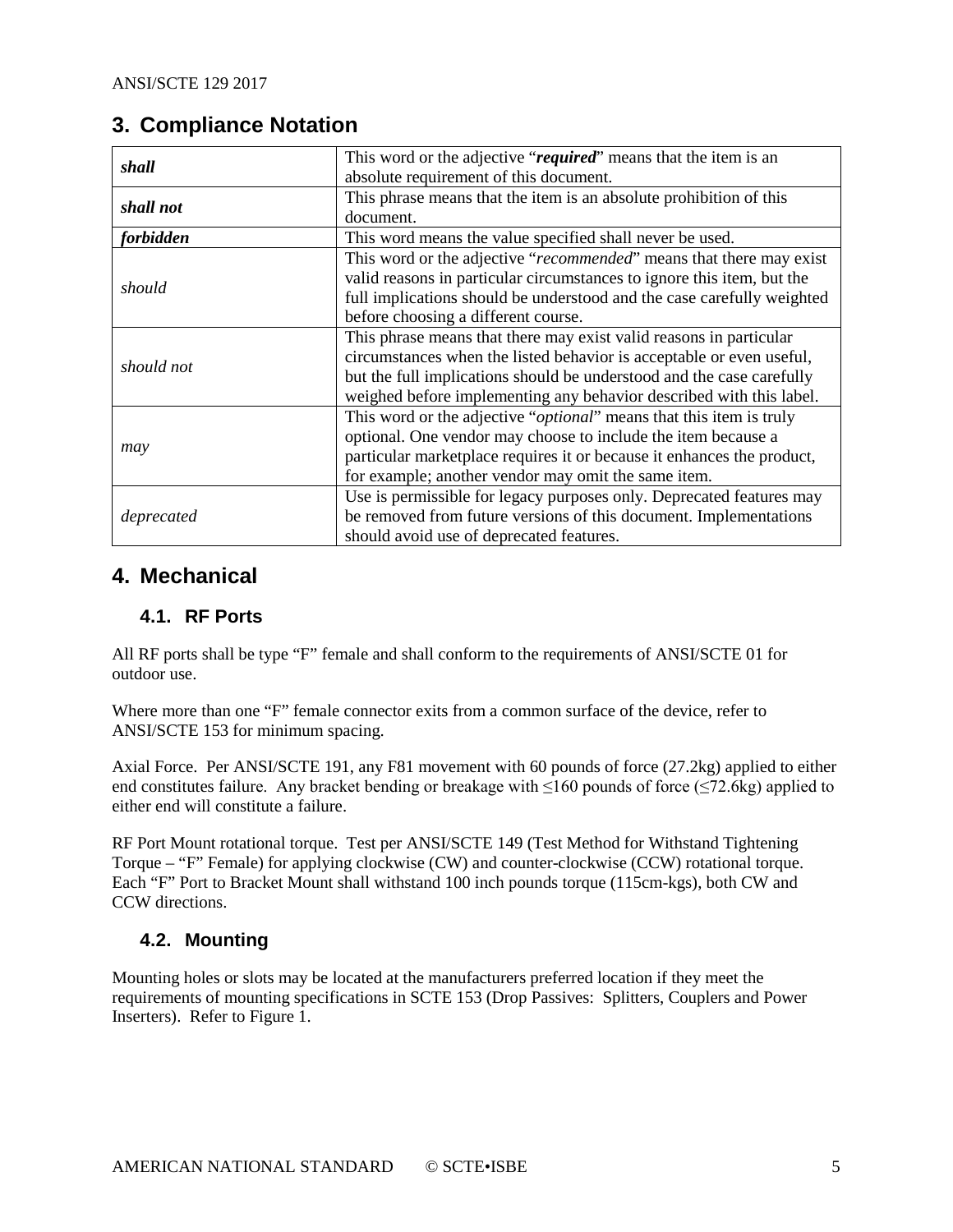



#### <span id="page-5-1"></span><span id="page-5-0"></span>**4.3. Bonding**

Bonding wire attachment points must use, multi-drive head, flat point (or mechanically equivalent nonpiercing) bonding device to maximize surface area contact.

Bonding fastener dual-drive screw must provide a 1/4 inch SAE or 7/16 inch SAE head size. The head size should be a Hexagon drive head and may include a Slotted and/or Phillips drive (see [Figure 2\)](#page-5-2).



**Figure 2 - Bonding Wire Seizure Arrangement**

<span id="page-5-2"></span>The bonding wire attachment point must accommodate wire sizes from AWG #6 to AWG #14, with maximum wire access 0.179" (4.55 mm) diameter.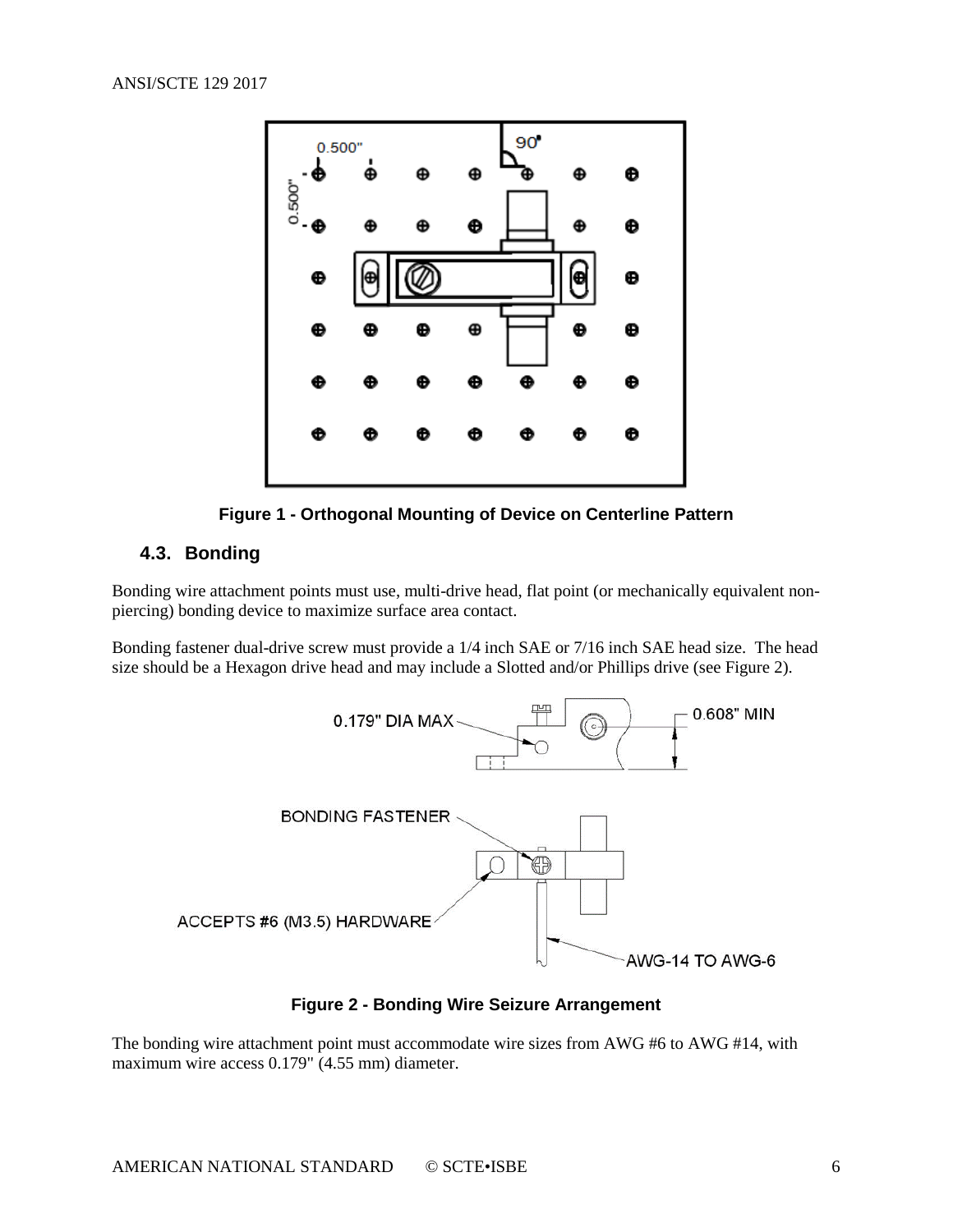<span id="page-6-2"></span>

| <b>AWG</b><br><b>Size</b> | AWG Dia.<br>inch/(mm) | <b>Minimum Terminal</b><br><b>Screw Size</b><br>UL 467 (CSA C22.2 41-07) | <b>Torque</b><br>$in-lb/(cm-kgs)$ +/-2<br><b>NEC 110.14</b> |
|---------------------------|-----------------------|--------------------------------------------------------------------------|-------------------------------------------------------------|
| 14                        | 0.0641/(1.63)         | #10                                                                      | 20/(23.0)                                                   |
| 12                        | 0.0808/(2.05)         | #10                                                                      | 20/(23.0)                                                   |
| 10                        | 0.1019/(2.59)         | #10                                                                      | 20/(23.0)                                                   |
| 8                         | 0.1285/(3.26)         | #10                                                                      | 25/(28.8)                                                   |
|                           | 0.1620/(4.11)         | 1/4"                                                                     | 35/(40.3)                                                   |

|  |  |  |  |  | Table 1 - AWG Size, Hole Size, Terminal Screw Size and Torque |  |  |  |  |
|--|--|--|--|--|---------------------------------------------------------------|--|--|--|--|
|--|--|--|--|--|---------------------------------------------------------------|--|--|--|--|

For AWG #14 through AWG #8, neither the seizure screw, nor the mating part shall break nor shall the threads strip when 30 inch pounds of torque (34.5cm-kgs) is applied to the screw head. For AWG #6, neither the seizure screw, nor the mating part shall break nor shall the threads strip when 45 inch pounds of torque (51.8cm-kgs) is applied to the screw head.

Penetration of the seizure screw or clamp device into AWG #6 through AWG #10 annealed copper wire shall not exceed 25% of the wire outside diameter, when 30 inch-pounds of torque (34.5cm-kgs) is applied to the screw head. Penetration into AWG #12 or AWG #14 annealed copper wire shall not exceed 25% at 20 inch pounds of torque (23cm-kgs) applied to the screw head. Compliance shall be tested using ANSI/SCTE 29.

#### <span id="page-6-0"></span>**4.4. Galvanic Compatibility**

The Bonding Block wire attachment point shall be Galvanically Compatible with bond wire employed.

Cable Communications industry standard practice has established this wire type to be Bare Annealed Copper, which has an Anodic Index of 0.35 V.



#### **Figure 3 - Galvanic Compatibility as per MIL-STD-889**

<span id="page-6-1"></span>Galvanic Compatibility is defined as the differential in Anodic Index Voltage between the various metals at the junction. MIL-STD-889 (Dissimilar Metals) shows the Anodic Index (V) of various common Metals and Platings (see [Figure 3\)](#page-6-1).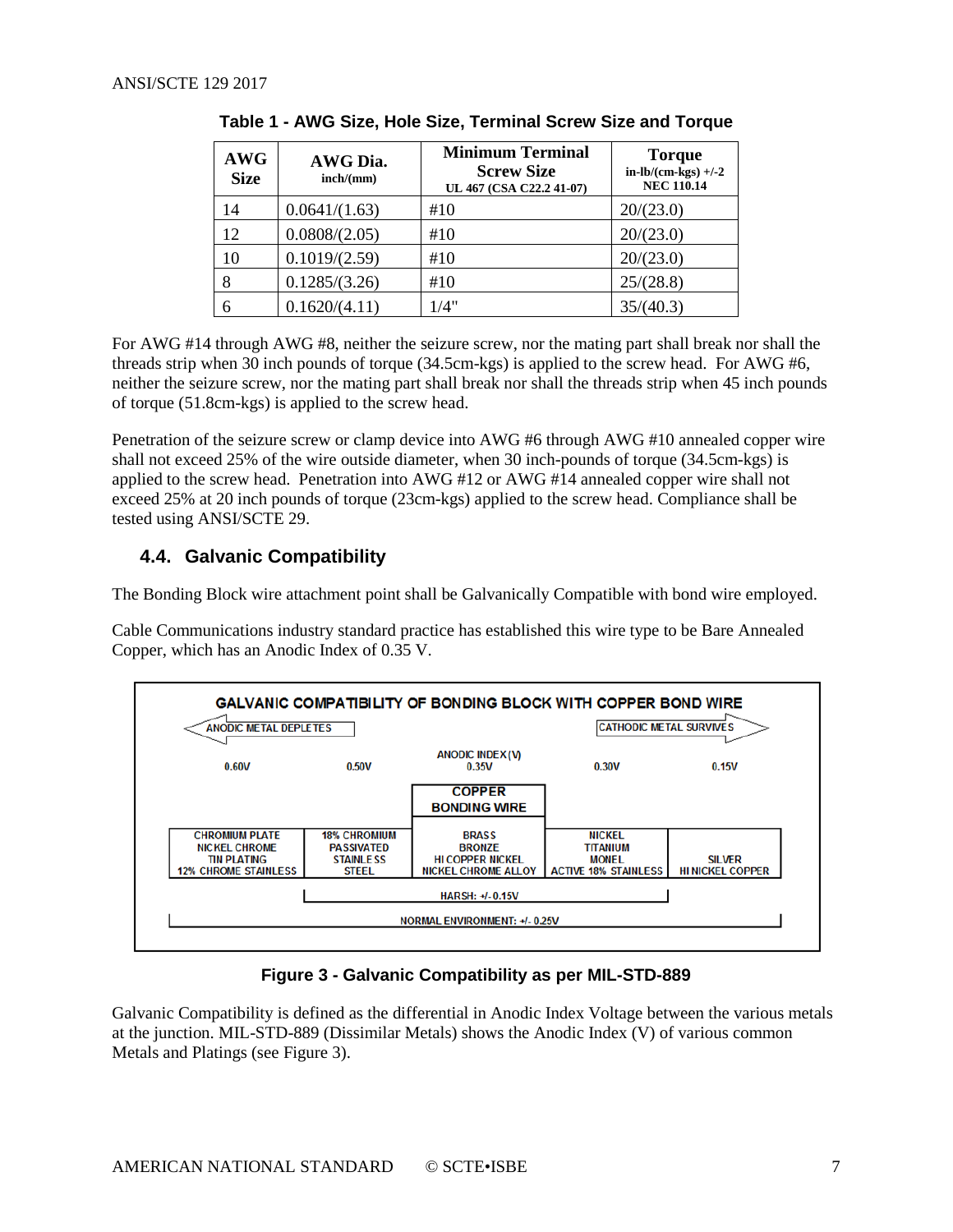<span id="page-7-5"></span>

| <b>Environment</b>                                 | <b>Anodic Index</b> |
|----------------------------------------------------|---------------------|
| Salt Spray, Outdoor, High Humidity                 | $+/-0.15$ V         |
| Normal Environment:                                | $+/-0.25$ V         |
| Indoor non-temperature and non-humidity controlled |                     |
| Controlled Environments                            | $+/-0.50V$          |

| Table 2 - Allowable Military/Aviation/Marine Limits |  |  |  |  |  |
|-----------------------------------------------------|--|--|--|--|--|
|-----------------------------------------------------|--|--|--|--|--|

#### <span id="page-7-0"></span>**4.5. Listing Requirements**

All bonding blocks shall be listed per NEC requirements for use with AWG bonding conductors that the product accepts.

<span id="page-7-6"></span>Note: Bond point hole sizes are for AWG (solid conductors) only.

| <b>AWG</b>  | <b>AWG</b><br>Dia. |             | <b>Bond Point Hole</b> | <b>Bond Block Label</b> | <b>Minimum</b><br><b>Terminal</b> |
|-------------|--------------------|-------------|------------------------|-------------------------|-----------------------------------|
| <b>Size</b> | (inch)             | (Inch Dia.) | (mm Dia.)              | "Accepts AWG"           | <b>Screw Size</b>                 |
| 14          | 0.0641             | 0.074       | 1.88                   | #14                     | #10                               |
| 12          | 0.0808             | 0.091       | 2.31                   | $#14 - #12$             | #10                               |
| 10          | 0.1019             | 0.112       | 2.84                   | #14 - #10               | #10                               |
| 8           | 0.1285             | 0.139       | 3.52                   | #14 - #8                | #10                               |
| 6           | 0.1620             | 0.172       | 4.37                   | #14 - #6                | 1/4"                              |

**Table 3 - Wire Size vs. Hole Size**

#### <span id="page-7-1"></span>**4.6. Listing Stamp Requirements**

All bonding blocks shall be listed. Bonding blocks accepting a given conductor size shall not be stamped as "listed" unless it applies to that wire conductor size or conductor size range. Refer to [Table 3.](#page-7-6)

## <span id="page-7-2"></span>**5. Electrical**

#### <span id="page-7-3"></span>**5.1. Bandwidth**

<span id="page-7-4"></span>All devices shall be designed to operate over a bandwidth of DC to 1,225 MHz

#### **5.2. Insertion Loss**

The insertion loss of the device, measured from the input port to the output port shall not exceed 0.1 dB for frequencies between 5 MHz and 600 MHz, 0.2 dB, for frequencies above 600 MHz and up to 1,002 MHz, and 0.25 dB for frequencies above 1002 MHz and up to 1,218 MHz when tested in accordance to ANSI/SCTE 144 2012, Test Procedure for Measuring Transmission and Reflection.

All electrical specifications shall apply to both ports and either signal flow direction.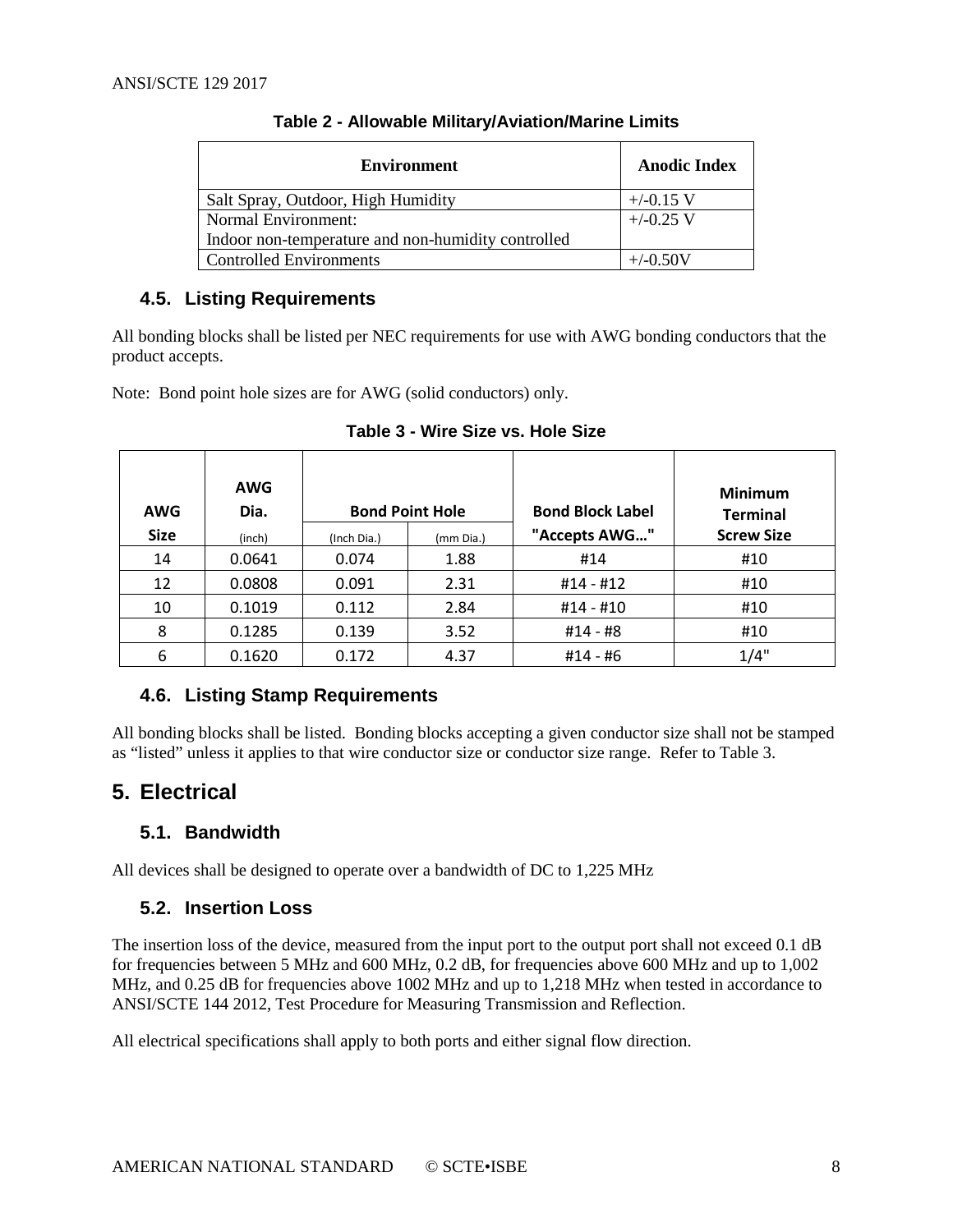#### <span id="page-8-0"></span>**5.3. Return Loss**

The return loss, as measured at either RF port, with the other port terminated into 75 ohms, shall be a minimum of 30 dB from 5MHz to 1,225 MHz, when mated with cables of size series 6 through series 11 which meet the requirement of ANSI/SCTE 74 and which have male F connectors meeting and installed in accordance with ANSI/SCTE 123. All measurements should be made in accordance with the procedures outlined in ANSI/SCTE 144. ANSI/SCTE 04 and/or ANSI/SCTE 05 can be used as an optional method.

<span id="page-8-1"></span>All electrical specifications shall apply to both ports and either signal flow direction.

#### **5.4. Shielding Effectiveness**

The shielding of components when measured in accordance with ANSI/SCTE 48-1 shall be at least 100 dB.

#### <span id="page-8-2"></span>**5.5. Surge Withstand**

The surge withstand of components when measured in accordance with ANSI/SCTE 81 shall be a minimum of IEEE C62.41-1991, Category B3 Combo Wave, 6 kV, 3 kA at the F Port, with the second port terminated into a short circuit.

<span id="page-8-3"></span>Post surge shall maintain center conductor DC Resistance and electrical requirements of ANSI/SCTE 01 ("F" Port (Female Outdoor) Physical Dimensions).

#### **5.6. Bonding effectiveness**

The bonding wire attachment method employed shall exhibit a contact resistance between the device and bonding wire of less than 50 milliohms as measured with a standard low resistance milliohm meter.

DC resistance to connector shall be <0.010 ohms when torqued at 35 in lbs (40.3cm-kgs) as measured with a standard low resistance milliohm meter.

#### <span id="page-8-5"></span><span id="page-8-4"></span>**6. Environmental**

#### **6.1. Salt Spray**

Devices must meet all performance requirements after conditioning as specified in ANSI/SCTE 143 for a minimum of 1,000 hours. The device must exhibit less than 0.050 Inch (1.25mm) material depth corrosion, and maintain <50 milliohm contact resistance as specified in Section 5.6.

#### <span id="page-8-6"></span>**6.2. Temperature**

The devices must meet all performance requirements during and after exposure to temperatures ranging from -40°F (-40°C) to  $+140$ °F (+60°C) as per ANSI/SCTE 158, Class 1, Condition A.